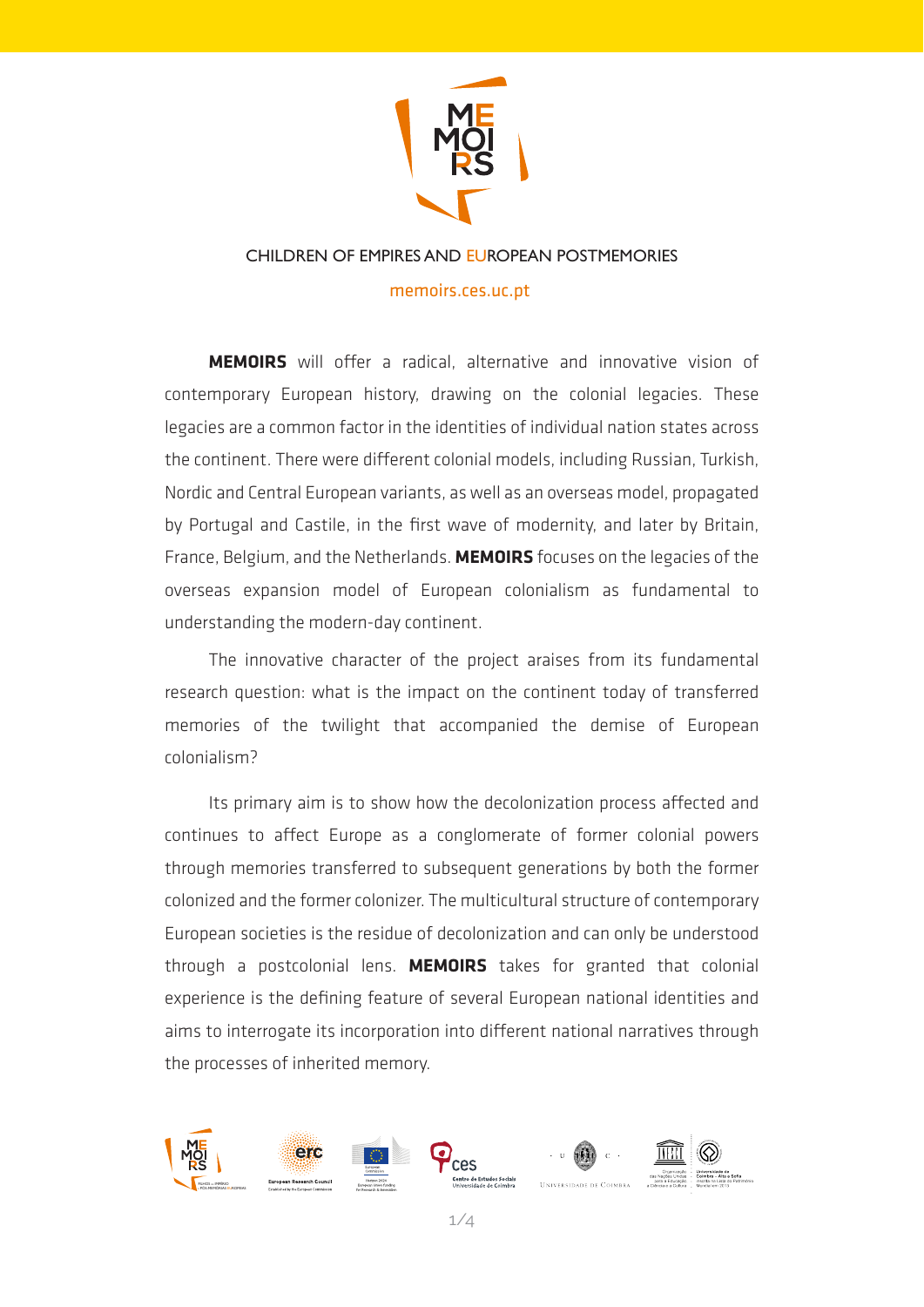**MEMOIRS** will break new ground by focusing on the inherited memories of the children and grandchildren of the generation that lived through the dying days of colonialism, the struggles for independence and the decolonization process of the following former colonies of Belgium, France and Portugal - Democratic Republic of Congo (RDC), Algerie, Angola, Mozambique, Guiné-Bissau, Cap Vert and São Tomé e Príncipe. Through this focus, **MEMOIRS** aims to demonstrate that colonialism never ends with those who enforced or suffered it. Traces of a colonial mindset impregnate generations to come and understanding those traces are what motivates this project. Key concepts underpinning the project are memory; intergenerational memory transfer and postmemory. The latter helps us to comprehend the specific structure of the formers. It points to a relation to the past mediated by both historical knowledge and a strong subjective investment manifest in family narratives in which the imagination of a non-experienced past becomes the privileged ground for identity construction and intercultural role-playing both within Europe and on North South axis.

By conducting interviews of the children of both those who came from the colonies and those who fought to retain them in three European countries, and by studying the public and artistic displays of intergenerational memory, **MEMOIRS** aim to offer new insights into the European postcolonial collective memory.

**MEMOIRS** will study the French, Portuguese and Belgian cases, offering a comparative analysis. It will address an important topic related to current European post-imperial self-awareness and the continent's historical position in the world. Research into the patterns of representation of the violence of past encounters will provide a suitable framework for understanding the web of intercultural relationships undergirding European identity today. On interrogating the concepts of transgenerational memory and postmemory  $-$  established in Holocaust-studies and on Latin American studies on the ditactorship regimes — **MEMOIRS** will be adapting them to postcolonial studies and contexts.

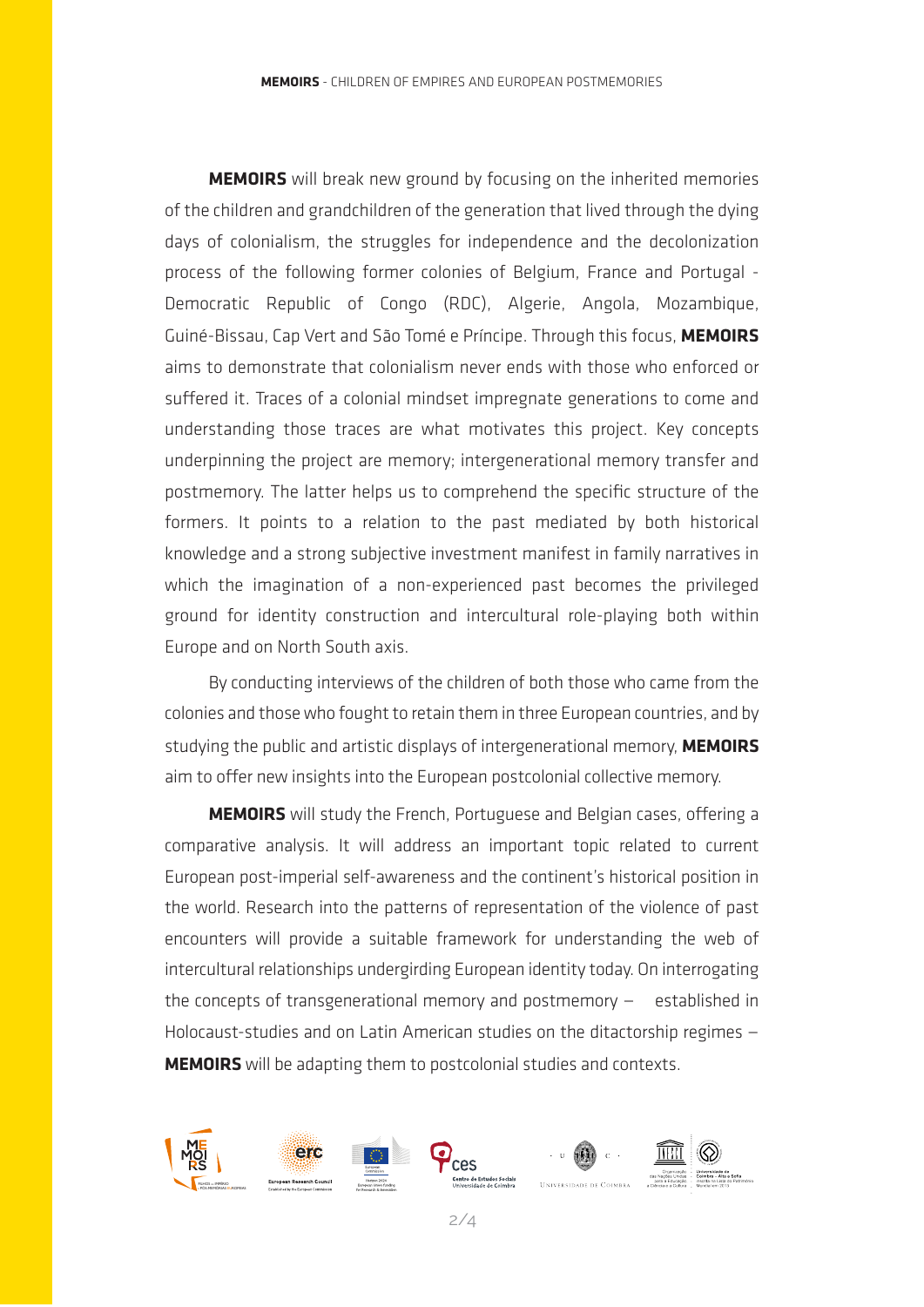This is a comparative project that will illuminate how inter-generational memories still structure the identities of the three nations under analysis and it is expected that it will provide a framework for further studies in other national contexts. The output is planned on different levels, with an impact beyond the academic, particularly in the political realm. **MEMOIRS** results will demonstrate the importance of the social sciences and humanities in the study of human relationships and in the search for solutions to the impediments on political success and social cohesion in European societies marked by both respect for difference as well as individual liberty—core values at the heart of the European ideal.

To deal with the full complexity of its central question, the scope of the project is interdisciplinary, bringing together specialists in literary and cultural studies, history, sociology, anthropology, arts and international relations.

**MEMOIRS** is funded by the European Research Council (ERC) under the European Union's Horizon 2020 research and innovation programme (no. 648624) and is hosted at the Centre for Social Studies (CES), University of Coimbra.

# HOST INSTITUTION

The **Centre for Social Studies** (**CES**) is a research and advanced studies institution in social sciences and humanities of the University of Coimbra. **CES**  offers a stimulating research and intellectual environment where interdisciplinarity is daily practice. Its research staff include sociologists, economists, legal scholars, anthropologists, educators, literary and cultural studies scholars, architects, engineers, geographers, historians and medical doctors. At present, **CES** hosts 6 **European Research Council** (**ERC**) Grants, and approximately 60 other projects or consultancies, with national or international funding. **CES** is currently co-responsible for 12 PhD programmes, hosting around 450 students. These programmes are thematically oriented and stand out for their interdisciplinary perspective and close articulation with advanced research carried out at **CES**.